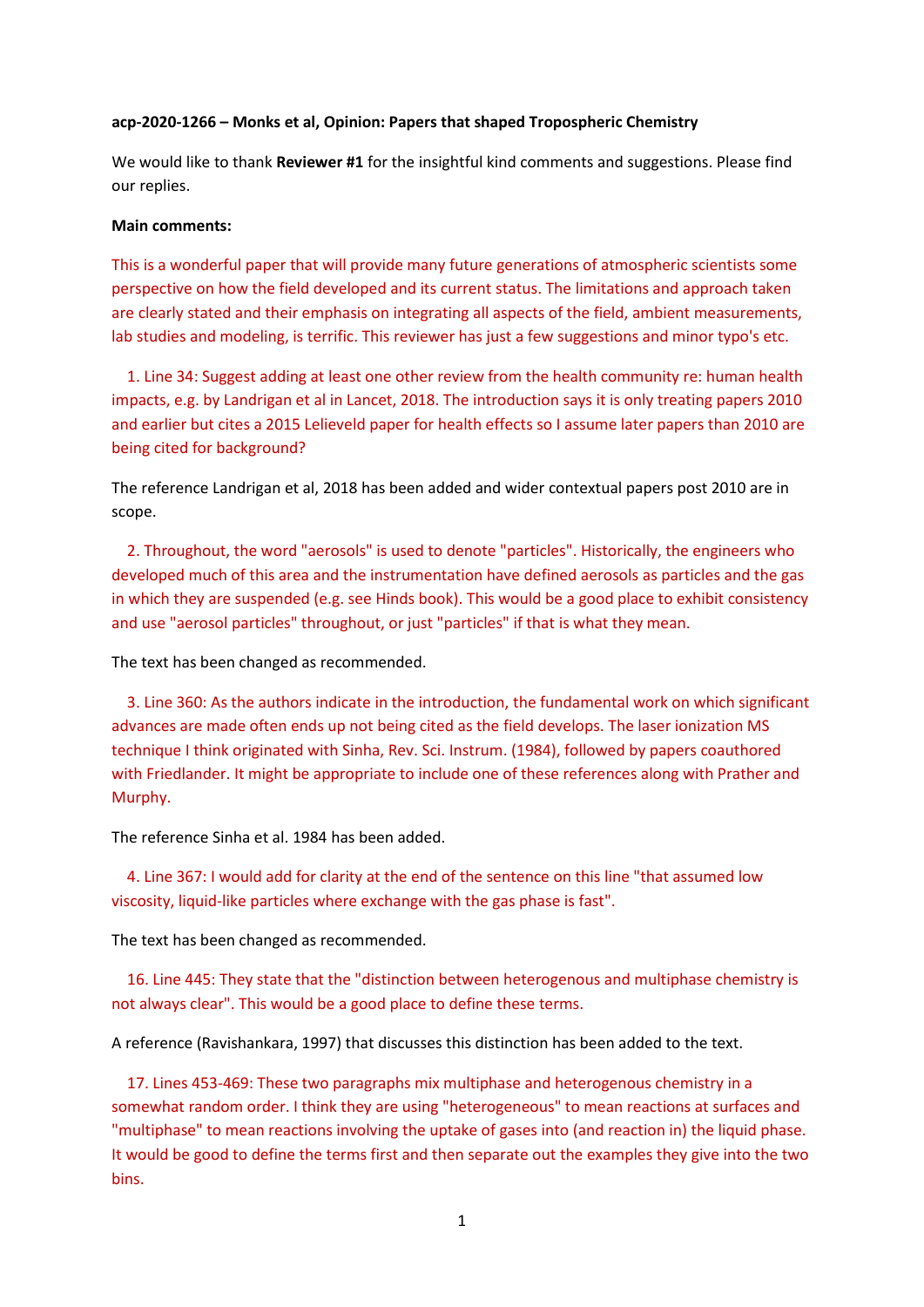The sentence "Often "heterogeneous" is taken to mean reactions at surfaces and "multiphase" to mean reactions involving the uptake of gases into (and reaction in) the liquid phase." has been added to the text.

 18. Line 455-459: This cites the work of Akimoto et al on the photoenhancement of HONO formation but it seems some discussion of the dark formation of HONO should come first. The Pitts et al, Int. J. Chem. Kin. (1984) might be the first discussion of this in chambers. Finlayson-Pitts et al, PCCP (2003) is a review of the area to that point.

References to the work of Pitts and Finlayson-Pitts have been added to the text.

 19. Lines 571-573: It reads as if Sillman (1999) was the first to put together ozone isopleths but this goes back into the 1950's or 60's, probably Haagen-Smit and Fox (1954). It would be good to cite the origins here as it is so important to our understanding even today.

The sentence has been clarified to point out that Sillman drew on previous work.

 20. Lines 685-692: Shroeder and Urone (EST, 1974) were probably the first to suggest sea salt reactions as a photochemical source of chlorine atoms. It could be cited here and on line 704. A review by Cicerone in Rev. Geophys. Space Phys. (1981) would be a good review too.

Both references have been added to the text.

 21. Line 846: It seems odd to state that emission inventories were pioneered in the 1990's. Surely they were being developed long before that, at least in California?

While it is true that emission inventories were developed earlier, we note that their growth and widespread application took place in the 90s.

 22. Lines 925-927: Satellites have been really useful for tracking dust events but it seems that either here or in another section a reference to the seminal studies on dust transport of Prospero et al in the 1970's should be included.

Reference to Prospero's work in this area has been added to the Satellites section.

 23. Line 988: "by now phased out the ozone-depleting gases". I think this is overly optimistic to say this, given recent measurements showing there seem to be emissions from Asia that were not expected. Maybe "are now phasing out ozone-depleting gases"...

The sentence has been changed to "are leading to the phasing out of ozone-depleting gases".

 24. Table 1 seems quite Euro-centric, for example not including some of the big smog events in the U.S. and the passage of the Clean Air Act etc.

US smog events are included in the table, and the Clean Air Act is mentioned. While we recognize that the Table is Euro/US-centric some international landmarks are mentioned (e.g. Mount Pinatubo, Kyoto and Montreal protocols, etc…)

 25. Table 2 is in two parts. It was not clear to this reviewer how they differ from each other in what they are supposed to illustrate.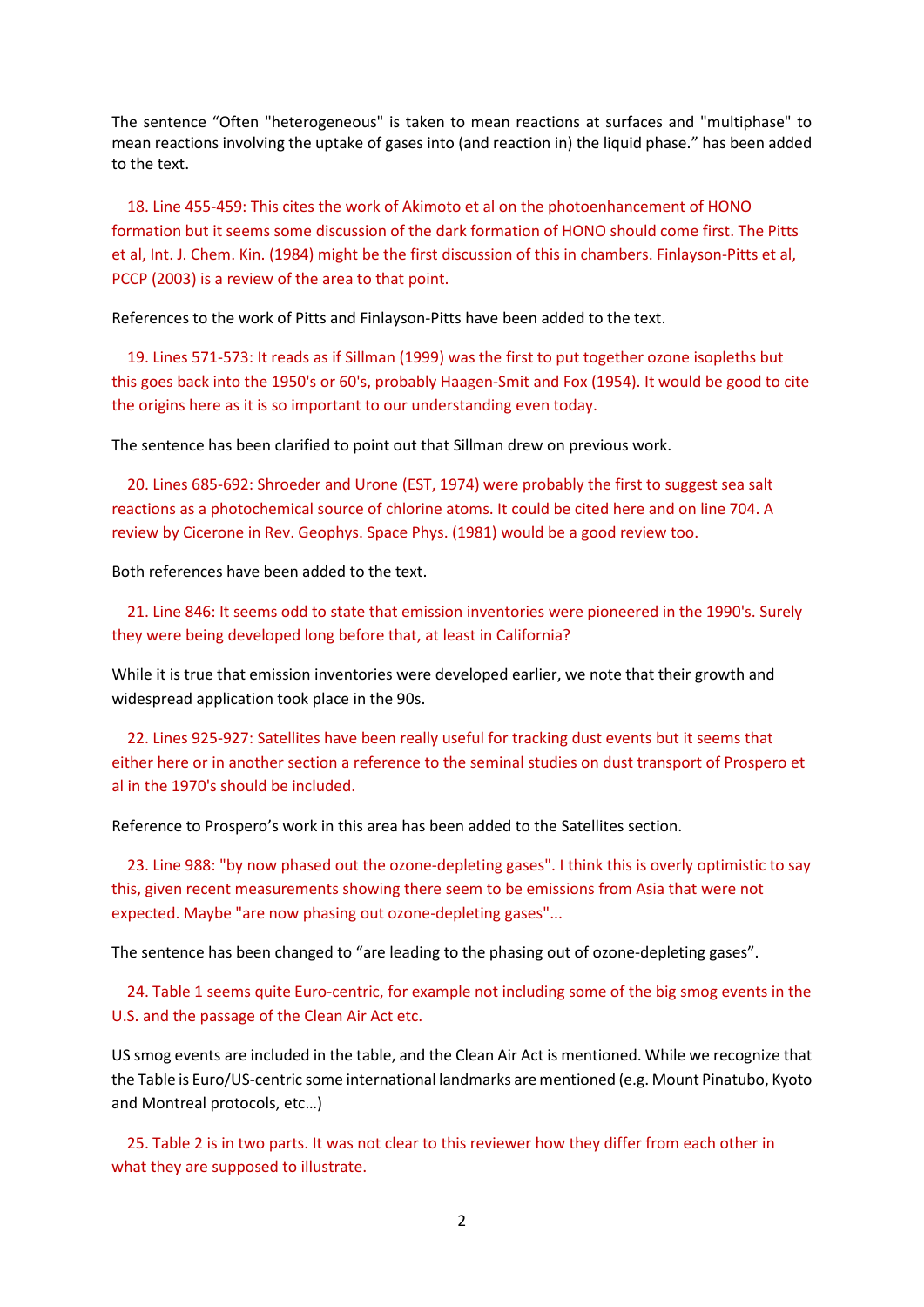The two parts of the table (it is actually Table 2) are derived from two different databases (Web of Science and Scopus), reflecting slightly different indexing methods. This is indicated in a new caption.

 26. Table 3 seems out of context. It is very detailed on NOx but similar detail is not given for other species. I suggest omitting this.

We think Table 3 is an important finding of one of the landmark papers on the subject of nitrogen chemistry, outlining the complete nitrogen budget for the first time, so we would like to keep it in the paper.

 27. Appendix 1 data go to 2020. Since the focus of the article is 2010 and prior years, some comment in the captions might be appropriate.

The 2010-2020 data are included to provide context. This has been clarified in the caption.

### **Minor typos, grammar etc:**

1. Line 34: impacts.

 2. Line 35: "latterly links to their climate" is very awkward. Maybe replace "latterly links to their climate" with "and climate"

- 3. 3.Line 178: "pollutions"
- 8. Line 626: "any" should be "many"?
- 9. Line 824: "..most cited paper-"

10. Line 885: Should "The study" be omitted so the sentence starts: "Moody et al (1998) ..."

11. Line 900: Spelling error "emmited"

 12. The formatting of the references (no space between etc) makes them very hard to read but I suppose that will get straightened out in the final document.

The text has been amended as indicated.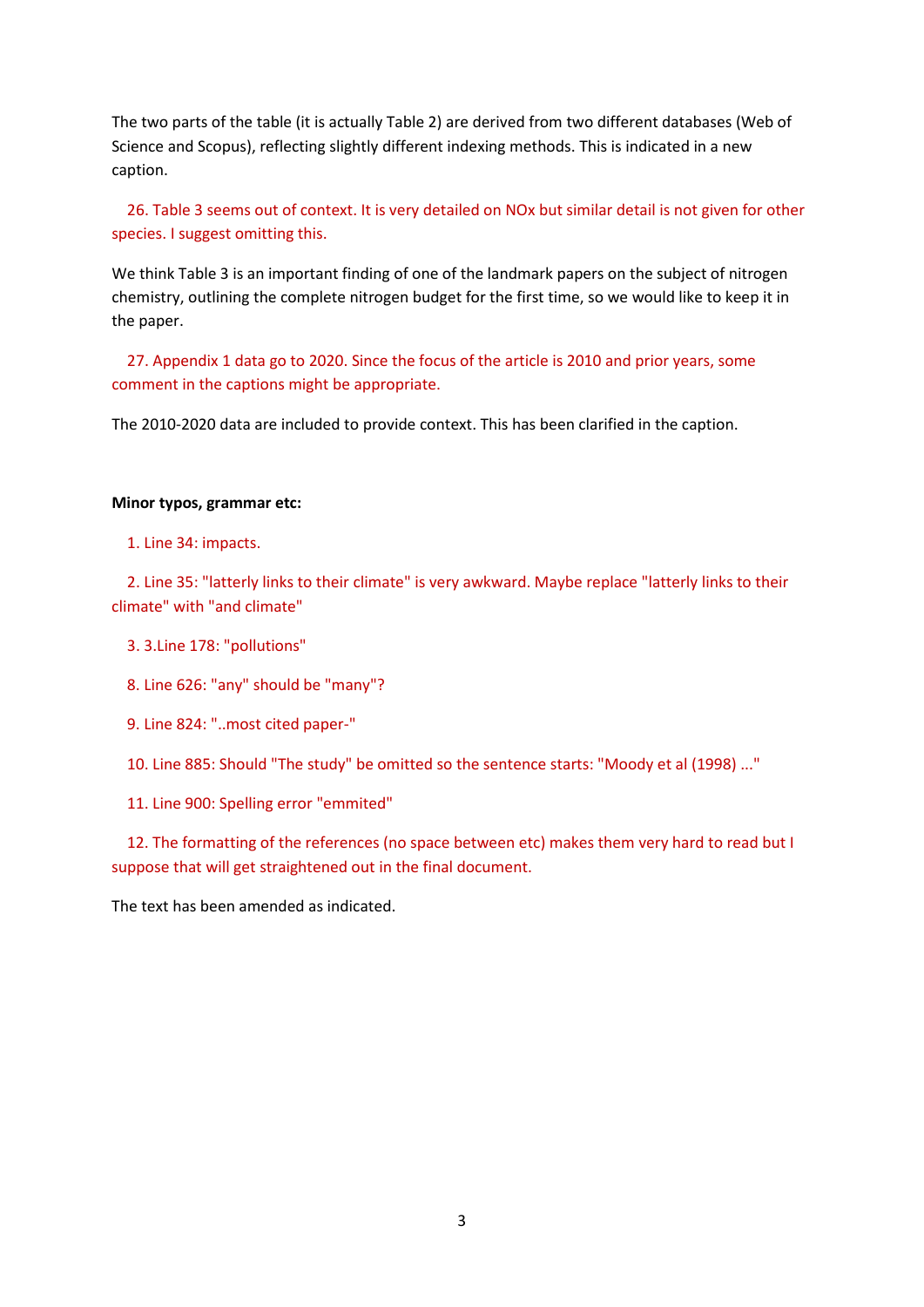We would like to thank **Reviewer #2** for the insightful kind comments and suggestions. Please find our replies.

# **Main comments:**

This wonderful paper represents a very important contribution because it shows the evolution of an important research field until year 2010. It will provide to the new generations of students and scientists an excellent historical introduction that will allow them to realize how the concepts have evolved and how science progresses. It is particularly interesting to understand that progress in atmospheric chemistry resulted from the complementarity between laboratory experiments, field measurements, data analysis and modeling. I like the paper very much. I will highlight its strengths but I will also make some suggestions to make the paper somewhat more inclusive. I find the paper a bit unbalanced towards process studies and laboratory work (which should be highlighted as they are) at the expense of field work and modeling.

Strength of the Paper. The paper covers a lot of material and reports a lot of important results that shaped the field of atmospheric chemistry. A lot of bibliographical material is provided. Several graphs and tables are very interesting including, for example, the documents by sources and year and by country. The two tables with the top 10 cited papers are useful. The grouping of 19 topics presented in Section 1.2 is excellent. The discussion about how the papers were selected and the limitations to this approach is very good. It shows that the methodology does not provide an absolute standard and that work not included in this list can also be excellent. The paper is well written and easy to read. I am sure that people starting their career will like to read the document.

Suggestions. As I said above, I find the paper to be a bit unbalanced towards fundamental processes at the expense of more global and regional investigations. This could be easily addressed by adding some references to a few important observational and modeling accomplishments. Sometimes, big advances related, for example, to filed campaigns are not presented as a single paper, but are dispersed in several papers, and so none of them has a highest citation rate. For example, a major accomplishment before 2010 has been the organization of several airborne campaigns. Not only the ER-2 measurements of the ClO/O3 reactions have been key for the ozone hole question, but also the numerous airborne field campaigns in the 1980's and 1990's (many NASA field campaigns) that have provided insight on global tropospheric chemistry, and in particular on questions related to the oxidation capacity of the atmosphere. A lot has been learned from field campaigns (such as PEM, Trace P, ACE, and several others) and so perhaps, the authors could mention large projects that have provided fundamental understanding of the functioning of the atmosphere at the global and regional scales. Other topics that illustrate major advances: Field campaigns to assess NOx produced by lightning and the importance of thunderstorms. Production of methane by rice paddies, particularly in Asia. Monitoring of methane and carbon monoxide by international networks. Systematic observations of ozone and CO from commercial aircraft.

We agree with the reviewer about the importance of field campaigns. Much of the early multi-national fieldwork was captured in the IGAC paper from Melamed et al. (2015). We expanded the discussion in the paper at the relevant points to highlight the observational contribution of such campaigns.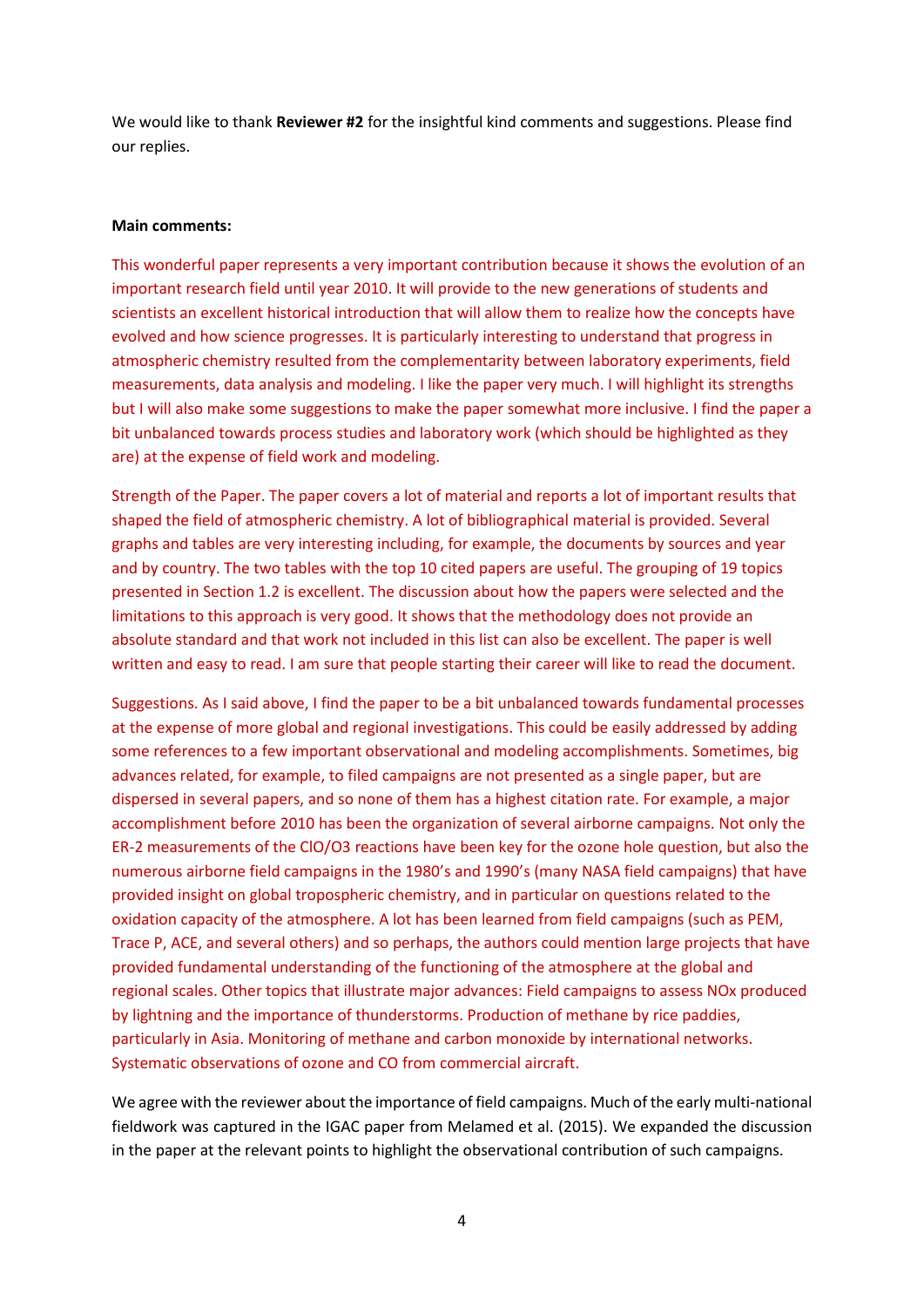Perhaps a bit more should be said about space observations. Much progress has been done before year 2010. The measurement of CO from the Space Shuttle gave a first global view of the distribution of this species and highlighted the role of biomass burning, particularly in the tropics. Beside GOME, and SCIAMACHY, one should perhaps refer to other important satellites and instruments such as OMI, MOPITT, MODIS, TES, etc. since they provided again a global view that was very useful to understand global budgets and the role of transport.

We agree with the reviewer on this point. The section on Satellite observations has been expanded and references to some overview works that chart the development of instruments and their applications have been added.

Finally, the Section on modeling is a bit weak. Models have been key for the interpretating observations, analyzing the role of chemical processes and projecting future changes in the atmospheric composition. The first relatively detailed 3-D model of the troposphere (although a bit intermediate) were developed in Mainz (MONGUNTIA), in Brussels (IMAGES) and at Livermore (GRANTOUR). They were followed by major efforts to develop really comprehensive chemical transport models (GeosChem at Harvard, MOZART at NCAR, Uni. Of Oslo model, and MESSY in Mainz, CHASER in Japan, etc.

We agree with the reviewer and have added a new expanded section dedicated to chemical models to the paper.

For stratospheric work, which is also mentioned in the paper, 2-D models such as the model of Garcia and Solomon have been a key tool to implement the fundamental concepts of the stratospheric residual circulation (and related meridional transport) resulting from planetary wave breaking presented by Holton and McIntyre, and to assess how the residual circulation could explain the meridional transport of ozone and other tracers in the middle atmosphere.

Several 3-D stratospheric models were also developed for the stratosphere. One of the first ones was developed at MIT by Cunnold, Aleya and Prinn and at GFDL by Mahlman. Some more advanced models include WACCM developed at NCAR

The Stratospheric section has been updated to include a broader perspective on this subject including a review of stratospheric models.

Nothing is said about the first attempts to develop inverse modeling techniques and chemical data assimilation methodologies, which were initiated in the late 1990s.

A sentence and a reference to inverse modelling has been added to the text.

I do not want to provide a "list of what is missing" since the goal of the paper is to highlight bthe most cited papers, but I am making some general points that perhaps would be welcome, and I am not asking to the authors to necessarily including all of them in the text. These are just constructive suggestions.

We thank the reviewer for the suggestions, they are gratefully received and acted upon.